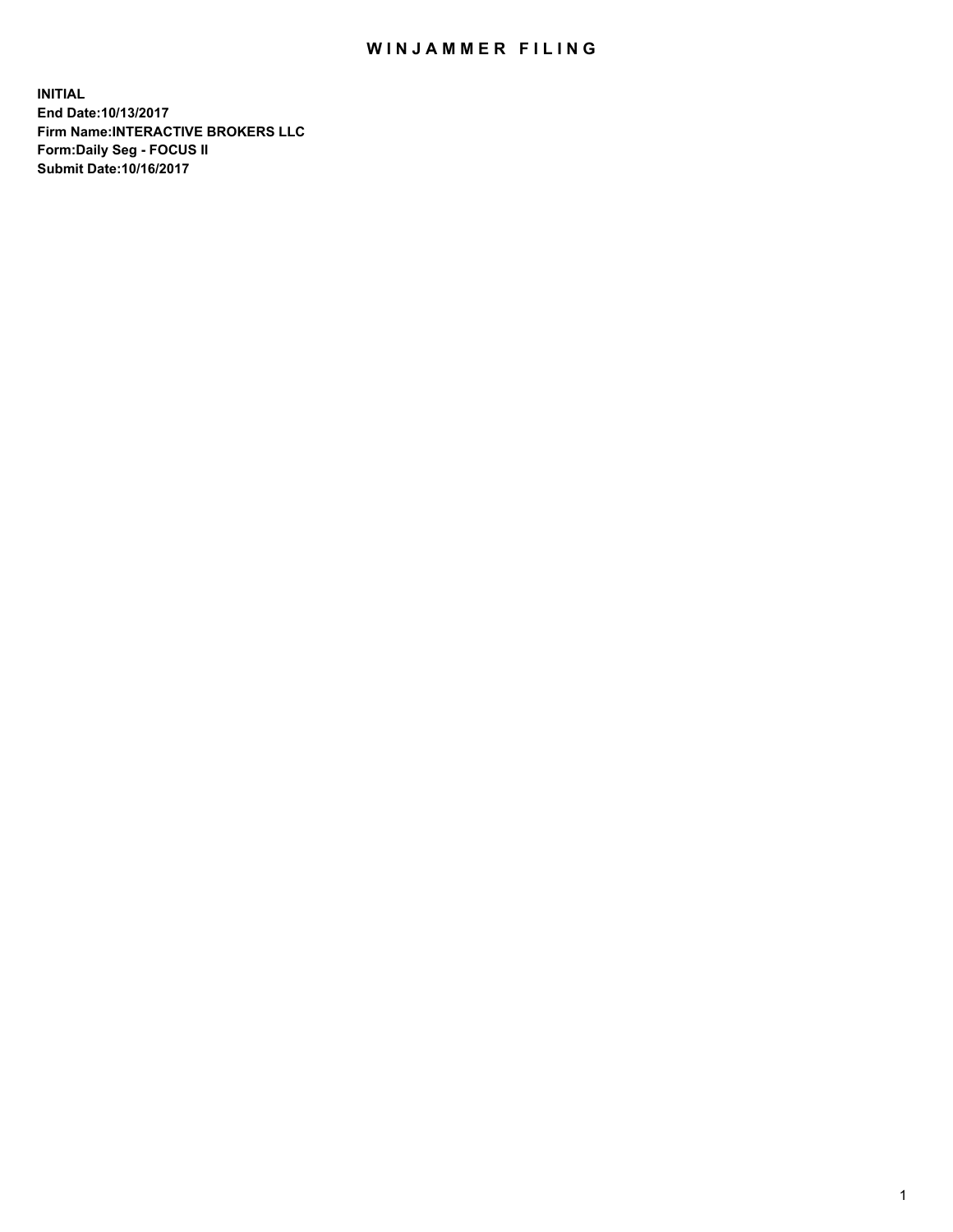## **INITIAL End Date:10/13/2017 Firm Name:INTERACTIVE BROKERS LLC Form:Daily Seg - FOCUS II Submit Date:10/16/2017 Daily Segregation - Cover Page**

| Name of Company<br><b>Contact Name</b><br><b>Contact Phone Number</b><br><b>Contact Email Address</b>                                                                                                                                                                                                                          | <b>INTERACTIVE BROKERS LLC</b><br><b>James Menicucci</b><br>203-618-8085<br>jmenicucci@interactivebrokers.c<br>om |
|--------------------------------------------------------------------------------------------------------------------------------------------------------------------------------------------------------------------------------------------------------------------------------------------------------------------------------|-------------------------------------------------------------------------------------------------------------------|
| FCM's Customer Segregated Funds Residual Interest Target (choose one):<br>a. Minimum dollar amount: ; or<br>b. Minimum percentage of customer segregated funds required:%; or<br>c. Dollar amount range between: and; or<br>d. Percentage range of customer segregated funds required between:% and%.                          | $\overline{\mathbf{0}}$<br>0<br>155,000,000 245,000,000<br>0 <sub>0</sub>                                         |
| FCM's Customer Secured Amount Funds Residual Interest Target (choose one):<br>a. Minimum dollar amount: ; or<br>b. Minimum percentage of customer secured funds required:%; or<br>c. Dollar amount range between: and; or<br>d. Percentage range of customer secured funds required between: % and %.                          | $\overline{\mathbf{0}}$<br>0<br>80,000,000 120,000,000<br>0 <sub>0</sub>                                          |
| FCM's Cleared Swaps Customer Collateral Residual Interest Target (choose one):<br>a. Minimum dollar amount: ; or<br>b. Minimum percentage of cleared swaps customer collateral required:% ; or<br>c. Dollar amount range between: and; or<br>d. Percentage range of cleared swaps customer collateral required between:% and%. | $\overline{\mathbf{0}}$<br>$\overline{\mathbf{0}}$<br>0 <sub>0</sub><br><u>00</u>                                 |

Attach supporting documents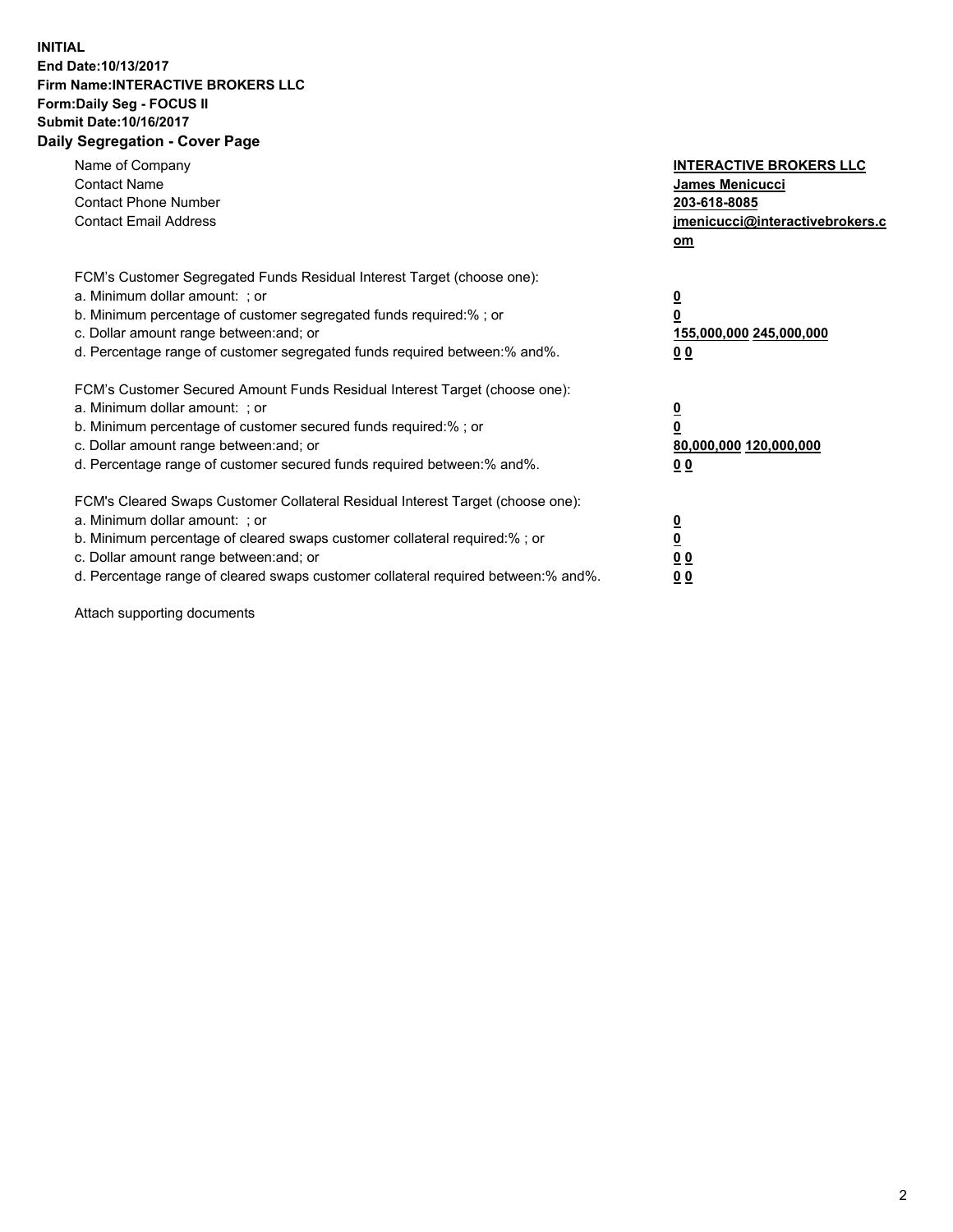## **INITIAL End Date:10/13/2017 Firm Name:INTERACTIVE BROKERS LLC Form:Daily Seg - FOCUS II Submit Date:10/16/2017**

|     | Submit Date:10/16/2017<br><b>Daily Segregation - Secured Amounts</b>                                      |                                  |
|-----|-----------------------------------------------------------------------------------------------------------|----------------------------------|
|     |                                                                                                           |                                  |
|     | Foreign Futures and Foreign Options Secured Amounts                                                       |                                  |
|     | Amount required to be set aside pursuant to law, rule or regulation of a foreign                          | $0$ [7305]                       |
|     | government or a rule of a self-regulatory organization authorized thereunder                              |                                  |
| 1.  | Net ledger balance - Foreign Futures and Foreign Option Trading - All Customers<br>A. Cash                | 401,871,370 [7315]               |
|     | B. Securities (at market)                                                                                 | $0$ [7317]                       |
| 2.  | Net unrealized profit (loss) in open futures contracts traded on a foreign board of trade                 | 14,100,999 [7325]                |
| 3.  | Exchange traded options<br>a. Market value of open option contracts purchased on a foreign board of trade | 29,269 [7335]                    |
|     | b. Market value of open contracts granted (sold) on a foreign board of trade                              | -15,793 <sup>[7337]</sup>        |
| 4.  | Net equity (deficit) (add lines 1.2. and 3.)                                                              | 415,985,845 [7345]               |
| 5.  | Account liquidating to a deficit and account with a debit balances - gross amount                         | 11,571 [7351]                    |
|     | Less: amount offset by customer owned securities                                                          | 0 [7352] 11,571 [7354]           |
| 6.  | Amount required to be set aside as the secured amount - Net Liquidating Equity                            | 415,997,416 [7355]               |
|     | Method (add lines 4 and 5)                                                                                |                                  |
| 7.  | Greater of amount required to be set aside pursuant to foreign jurisdiction (above) or line<br>6.         | 415,997,416 [7360]               |
|     | FUNDS DEPOSITED IN SEPARATE REGULATION 30.7 ACCOUNTS                                                      |                                  |
| 1.  | Cash in banks                                                                                             |                                  |
|     | A. Banks located in the United States                                                                     | 124,138,224 [7500]               |
|     | B. Other banks qualified under Regulation 30.7                                                            | 0 [7520] 124,138,224 [7530]      |
| 2.  | Securities                                                                                                |                                  |
|     | A. In safekeeping with banks located in the United States                                                 | 343,650,845 [7540]               |
|     | B. In safekeeping with other banks qualified under Regulation 30.7                                        | 0 [7560] 343,650,845 [7570]      |
| 3.  | Equities with registered futures commission merchants                                                     |                                  |
|     | A. Cash                                                                                                   | $0$ [7580]                       |
|     | <b>B.</b> Securities                                                                                      | $0$ [7590]                       |
|     | C. Unrealized gain (loss) on open futures contracts                                                       | $0$ [7600]                       |
|     | D. Value of long option contracts                                                                         | $0$ [7610]                       |
|     | E. Value of short option contracts                                                                        | 0 [7615] 0 [7620]                |
| 4.  | Amounts held by clearing organizations of foreign boards of trade                                         |                                  |
|     | A. Cash                                                                                                   | $0$ [7640]                       |
|     | <b>B.</b> Securities                                                                                      | $0$ [7650]                       |
|     | C. Amount due to (from) clearing organization - daily variation                                           | $0$ [7660]                       |
|     | D. Value of long option contracts                                                                         | $0$ [7670]                       |
|     | E. Value of short option contracts                                                                        | 0 [7675] 0 [7680]                |
| 5.  | Amounts held by members of foreign boards of trade                                                        |                                  |
|     | A. Cash                                                                                                   | 75,320,230 [7700]                |
|     | <b>B.</b> Securities                                                                                      | $0$ [7710]                       |
|     | C. Unrealized gain (loss) on open futures contracts                                                       | 6,744,879 [7720]                 |
|     | D. Value of long option contracts                                                                         | 29,269 [7730]                    |
|     | E. Value of short option contracts                                                                        | -15,793 [7735] 82,078,585 [7740] |
| 6.  | Amounts with other depositories designated by a foreign board of trade                                    | $0$ [7760]                       |
| 7.  | Segregated funds on hand                                                                                  | $0$ [7765]                       |
| 8.  | Total funds in separate section 30.7 accounts                                                             | 549,867,654 [7770]               |
| 9.  | Excess (deficiency) Set Aside for Secured Amount (subtract line 7 Secured Statement                       | 133,870,238 [7380]               |
|     | Page 1 from Line 8)                                                                                       |                                  |
| 10. | Management Target Amount for Excess funds in separate section 30.7 accounts                               | 80,000,000 [7780]                |
| 11. | Excess (deficiency) funds in separate 30.7 accounts over (under) Management Target                        | 53,870,238 [7785]                |
|     |                                                                                                           |                                  |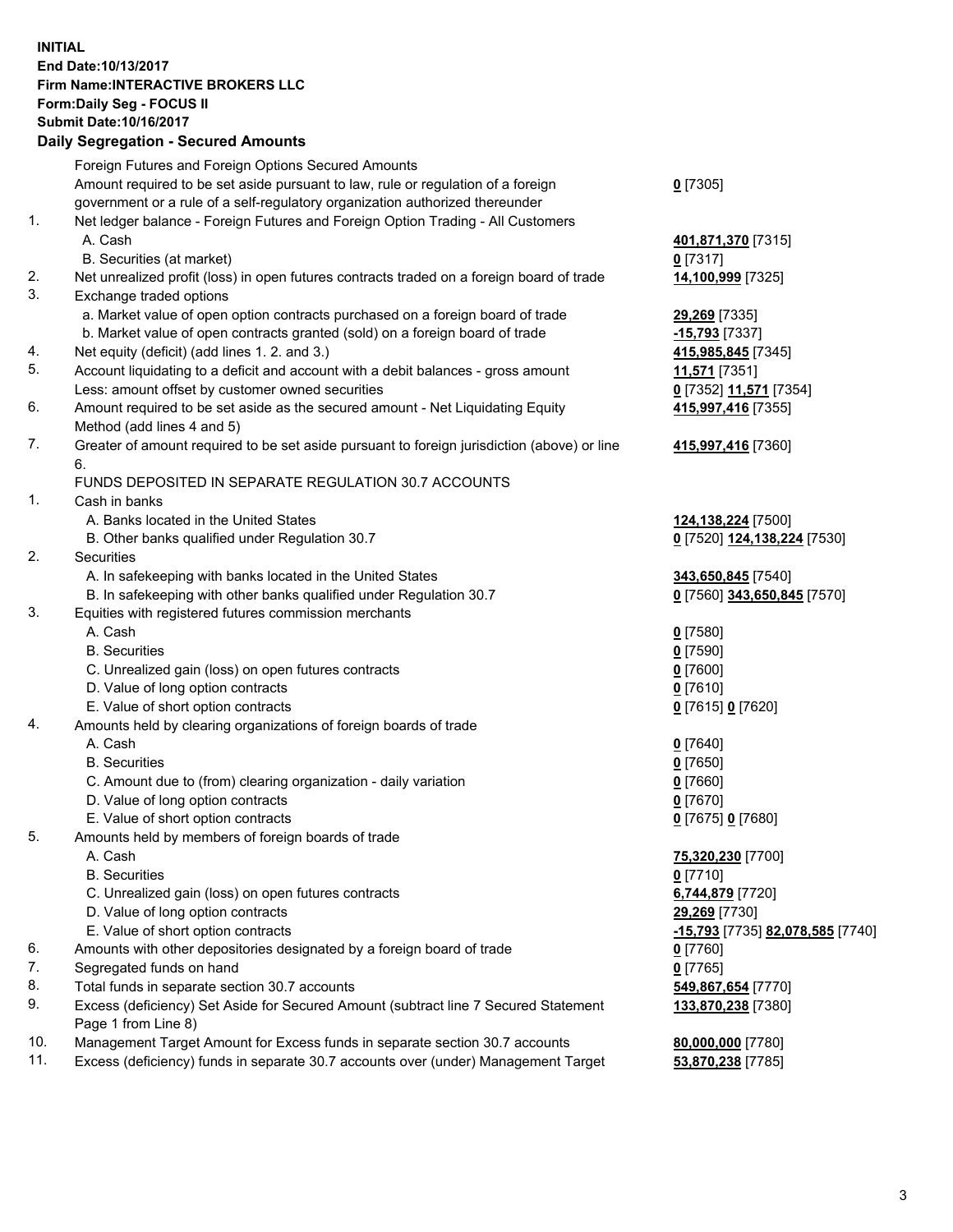**INITIAL End Date:10/13/2017 Firm Name:INTERACTIVE BROKERS LLC Form:Daily Seg - FOCUS II Submit Date:10/16/2017 Daily Segregation - Segregation Statement** SEGREGATION REQUIREMENTS(Section 4d(2) of the CEAct) 1. Net ledger balance A. Cash **4,732,712,735** [7010] B. Securities (at market) **0** [7020] 2. Net unrealized profit (loss) in open futures contracts traded on a contract market **-82,243,408** [7030] 3. Exchange traded options A. Add market value of open option contracts purchased on a contract market **105,555,316** [7032] B. Deduct market value of open option contracts granted (sold) on a contract market **-216,289,968** [7033] 4. Net equity (deficit) (add lines 1, 2 and 3) **4,539,734,675** [7040] 5. Accounts liquidating to a deficit and accounts with debit balances - gross amount **228,573** [7045] Less: amount offset by customer securities **0** [7047] **228,573** [7050] 6. Amount required to be segregated (add lines 4 and 5) **4,539,963,248** [7060] FUNDS IN SEGREGATED ACCOUNTS 7. Deposited in segregated funds bank accounts A. Cash **1,146,304,934** [7070] B. Securities representing investments of customers' funds (at market) **2,333,900,685** [7080] C. Securities held for particular customers or option customers in lieu of cash (at market) **0** [7090] 8. Margins on deposit with derivatives clearing organizations of contract markets A. Cash **18,519,746** [7100] B. Securities representing investments of customers' funds (at market) **1,334,268,344** [7110] C. Securities held for particular customers or option customers in lieu of cash (at market) **0** [7120] 9. Net settlement from (to) derivatives clearing organizations of contract markets **4,974,116** [7130] 10. Exchange traded options A. Value of open long option contracts **105,519,581** [7132] B. Value of open short option contracts **-216,267,083** [7133] 11. Net equities with other FCMs A. Net liquidating equity **0** [7140] B. Securities representing investments of customers' funds (at market) **0** [7160] C. Securities held for particular customers or option customers in lieu of cash (at market) **0** [7170] 12. Segregated funds on hand **0** [7150] 13. Total amount in segregation (add lines 7 through 12) **4,727,220,323** [7180] 14. Excess (deficiency) funds in segregation (subtract line 6 from line 13) **187,257,075** [7190] 15. Management Target Amount for Excess funds in segregation **155,000,000** [7194] **32,257,075** [7198]

16. Excess (deficiency) funds in segregation over (under) Management Target Amount Excess